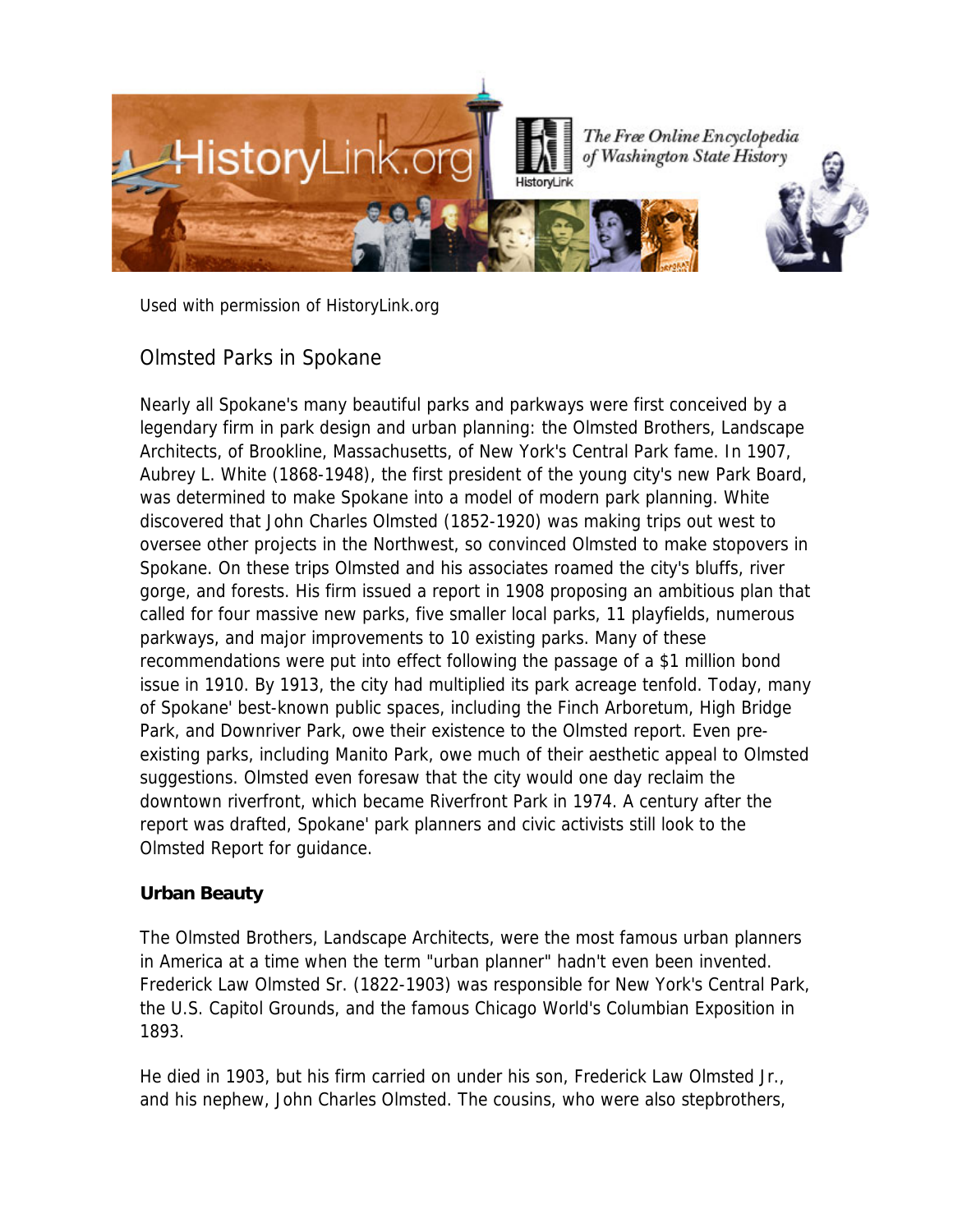became famous in their own right for championing the City Beautiful movement, dedicated to urban planning and beautification.

In 1907, the youthful Spokane was ripe for beautification. Aubrey L. White, the president of the city's new Park Board, was filled with enthusiasm for the City Beautiful movement, and he also felt a sense of urgency. Because Spokane was growing so fast, he felt that the city had to act immediately if it were to acquire parkland cheaply and avoid the mistakes of the big cities back east.

He knew the Olmsteds were designing projects in Seattle and Portland, so he hired the firm to stop off in Spokane to prepare a report for the city.

### **The Visit and the Report**

Over several visits in 1907 and 1908, White accompanied John Charles Olmsted or his associate, James Frederick Dawson, all over the city -- to the river gorge, to Manito Park, to Indian Canyon, to Corbin Park. Those two men took notes for their report, but they did more than that. According to local historian John Fahey, White paid Olmsted an extra \$50 out of his own pocket to dispense as much verbal advice as he could give. Olmsted and Dawson went back to their offices in Brookline, Massachusetts and prepared a comprehensive report for what today seems an absurdly low price of \$1,000.

The report began by expressing the basics of the Olmsted philosophy, which included several themes that are evident in Spokane today. First, they believed that every home, from humble to grand, should be within easy walking distance of a neighborhood park. A map of Spokane's current parks system shows parks dotted almost perfectly evenly, north to south, east to west.

Second, they believed that the more parks, the better.

The Olmsteds believed that "city life ... has a decidedly depressing effect on the general health and stamina" (Olmsted). The city dweller has to put up with noise, factories, crowds and constant bustle.

"Even to the well, this is tiring to the nerves," said the report. "But to those who are delicate, it often becomes a torture. After all, it is to those whose nerves are tired - and they are a large proportion of the dwellers in a city -- that the parks are most immediately beneficial" (Olmsted).

So they recommended at least 20 new parks, in addition to the 10 already in existence.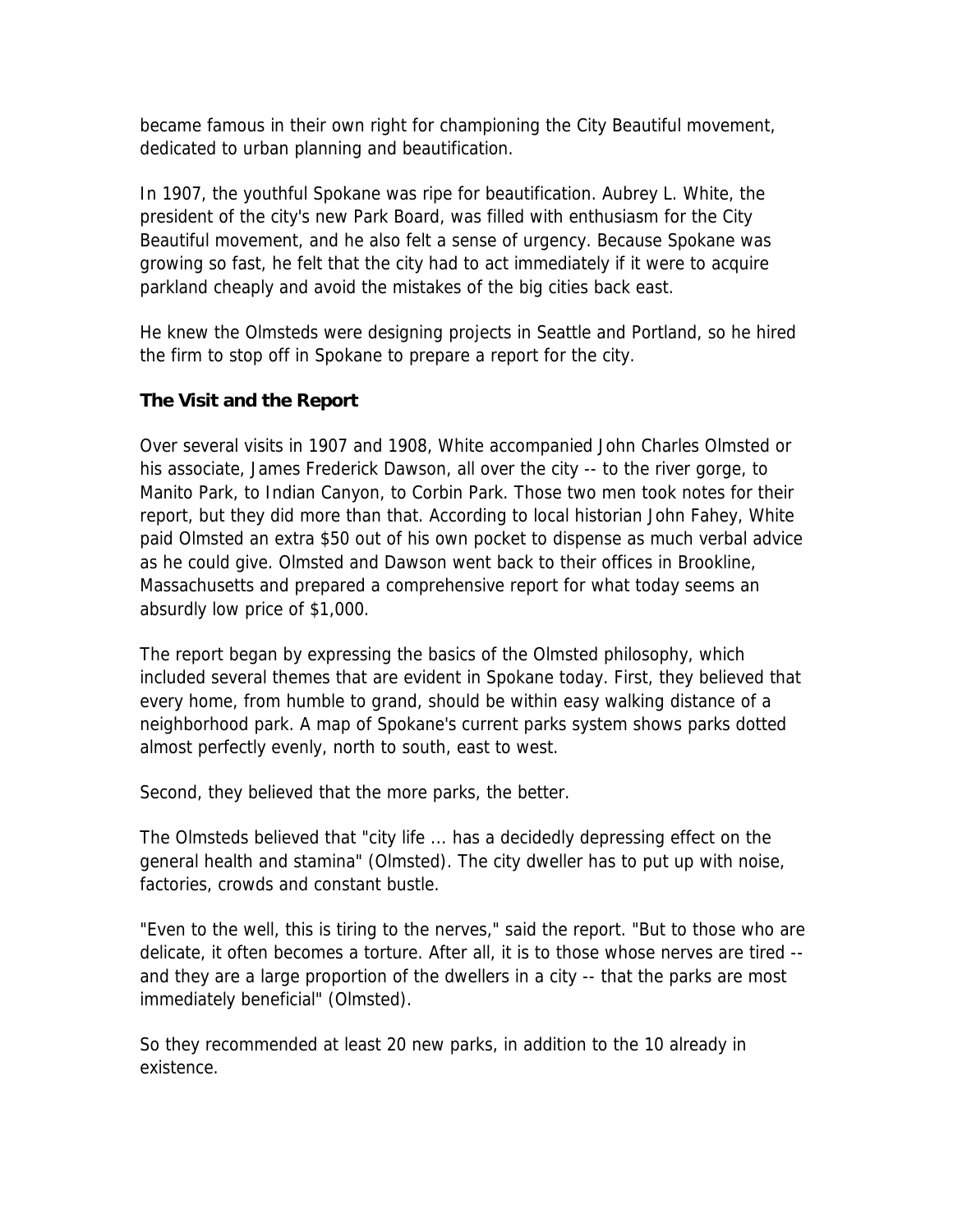They also believed that a great deal of parkland should be left natural and undeveloped, especially large parks on the edges of the city. The report said that large "reservations of country scenery" become more and more necessary as cities grow. Large, natural parks "offer inducements for the people to walk reasonable distances amid agreeable, nerve-resting surroundings" (Olmsted).

Today, Spokane holds huge swaths of parkland that are essentially wild, including Palisades Park, on the city's western rimrocks and Hangman Park, between High Drive and Latah Creek.

## **Spokane's Olmsted Parks**

The report had many specific recommendations, including four new, large parks:

- Gorge Park -- Covering the banks of the Spokane River downstream from the falls all the way to the Natatorium Park site, at the approximate spot where Boone Street would intersect the river. The Olmsteds recognized early that this gorge "is a tremendous feature of the landscape and one which is rarer in a large city than river, lake, bay or mountain" (Olmsted). The railroadjammed downtown riverfront, above the falls, was not part of the Olmsted plan, but only because, as the Olmsteds dryly noted, it had "already been partially 'improved,' as one might ironically say, but it is questionable whether any considerable proportion of the community is proud of most of those improvements" (Olmsted). Yet they predicted that the city would someday come to its senses and reclaim the area.
- Upriver Park -- A huge area on both banks of the Spokane River beginning at about Havana and extending east.
- Downriver Park -- The river gorge downstream from Natatorium Park, mostly on the river's north bank.
- Latah Park -- A huge swath of land from the mouth of Latah Creek upstream to the present Creek at Qualchan Golf Course, including the bluff between High Drive and the creek.

The Olmsted Report also called for a number of new, somewhat smaller "local parks," including:

- Rockwood Park -- Near Rockwood Boulevard and Southeast Boulevard.
- Queen Anne Park -- In a ravine west of Latah Creek and below Garden Springs.
- Ravine Park -- Extending along both sides of a steep ravine high above the confluence of Latah Creek and the Spokane River.
- West Heights Park -- On the wooded heights high above Greenwood Cemetery.
- Eastside Park -- Along the Spokane River, from about Freya Street upstream to Upriver Park.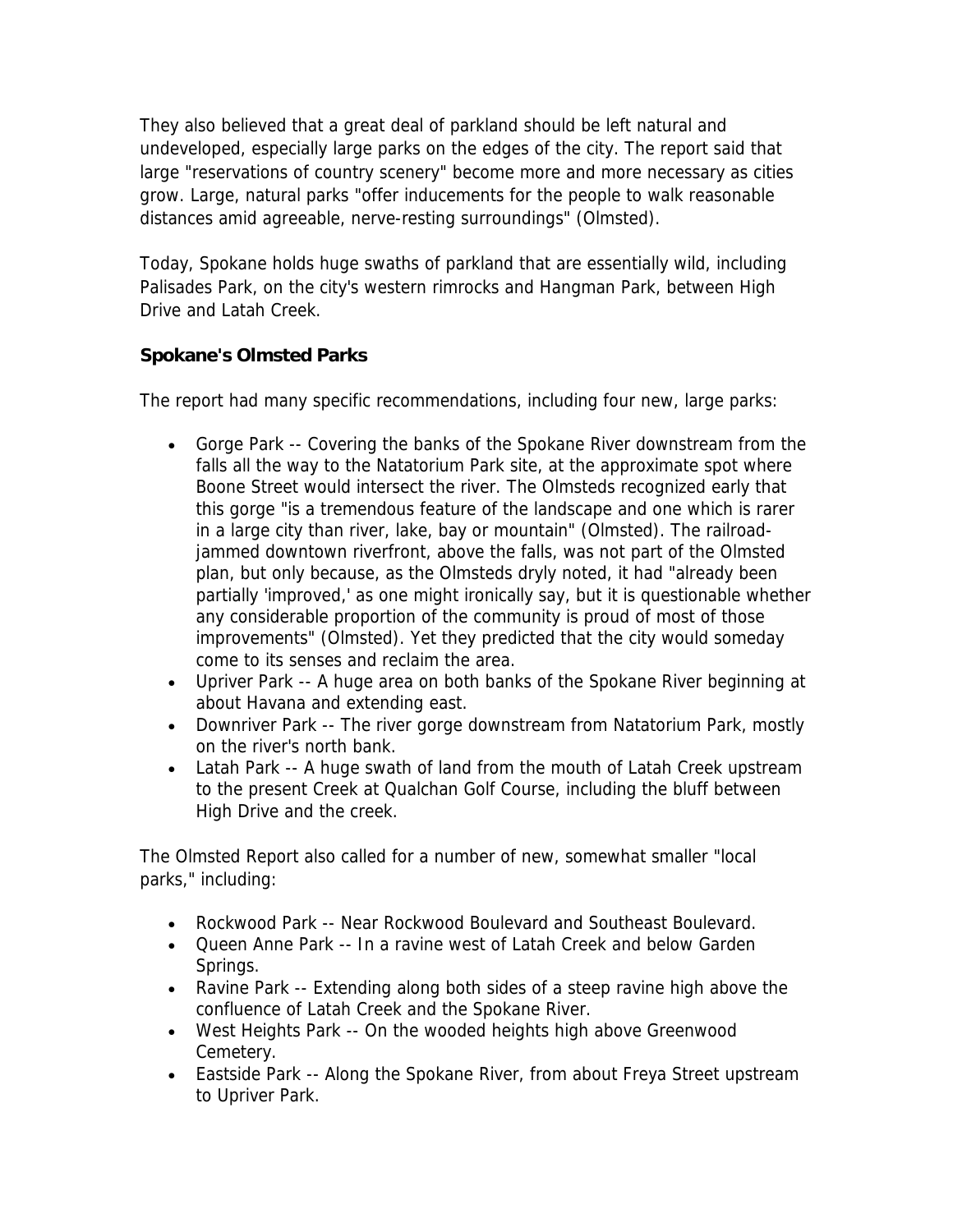Then the report recommended a whopping 11 playfields, scattered evenly about the city, including Logan, Lidgerwood, Sinto, Underhill, and Hays playfields.

"There is no question but that the land in the playfields will be worth all its cost to the present generation, who will pay for it, even if it is only graded and smoothed to enable the boys to play ball upon it," said the report (Olmsted).

### **Olmsted-Recommended Improvements**

The Olmsted Report also had detailed recommendations for improving the city's existing parks, including:

- Manito Park -- Expand the park, put in playfields, make better aesthetic use of the dramatic rock ledges, and lose (as soon as possible) the zoo.
- Corbin Park -- Add a pretty shelter house in the center, tennis courts, playgrounds and winding walkways.
- Adams Park (soon renamed Cannon Hill Park) -- Create a willow-shaded pond, a curved drive, a little brook, a rock footbridge, and a shelter.
- Liberty Park -- Add a lake, playfields and tennis courts.

The Olmsteds supplemented these suggestions with elegant drawings of several parks, notably Corbin, Cannon Hill, and Liberty parks. The drawings are works of art in themselves.

They also suggested a system of parkways, such as Upriver Parkway, Manito Boulevard, and Rockwood Boulevard (the Olmsteds had been privately retained to design the entire Rockwood neighborhood). The Olmsteds also made suggestions about Spokane's street design -- they were highly in favor of diagonal boulevards such as Northwest Boulevard and Southeast Boulevard.

## **Aubrey White's Park Project**

The report was submitted to the Park Board in 1908, with absolutely zero fanfare. White kept it quiet because he was worried that landowners would jack up their prices if they knew about the report. White proceeded to quietly acquire as much land as he could.

"He did things you could never do today," said Sally Reynolds, a Spokane historic preservation consultant and an Olmsted authority. "He would put his own money down to hold land and hope to get repaid. And he cajoled all of his influential friends to donate land as well" (Reynolds).

Yet to acquire the amount of land recommended by the Olmsteds -- an impressive 1,953 acres -- would require serious money in the form of a bond issue. White and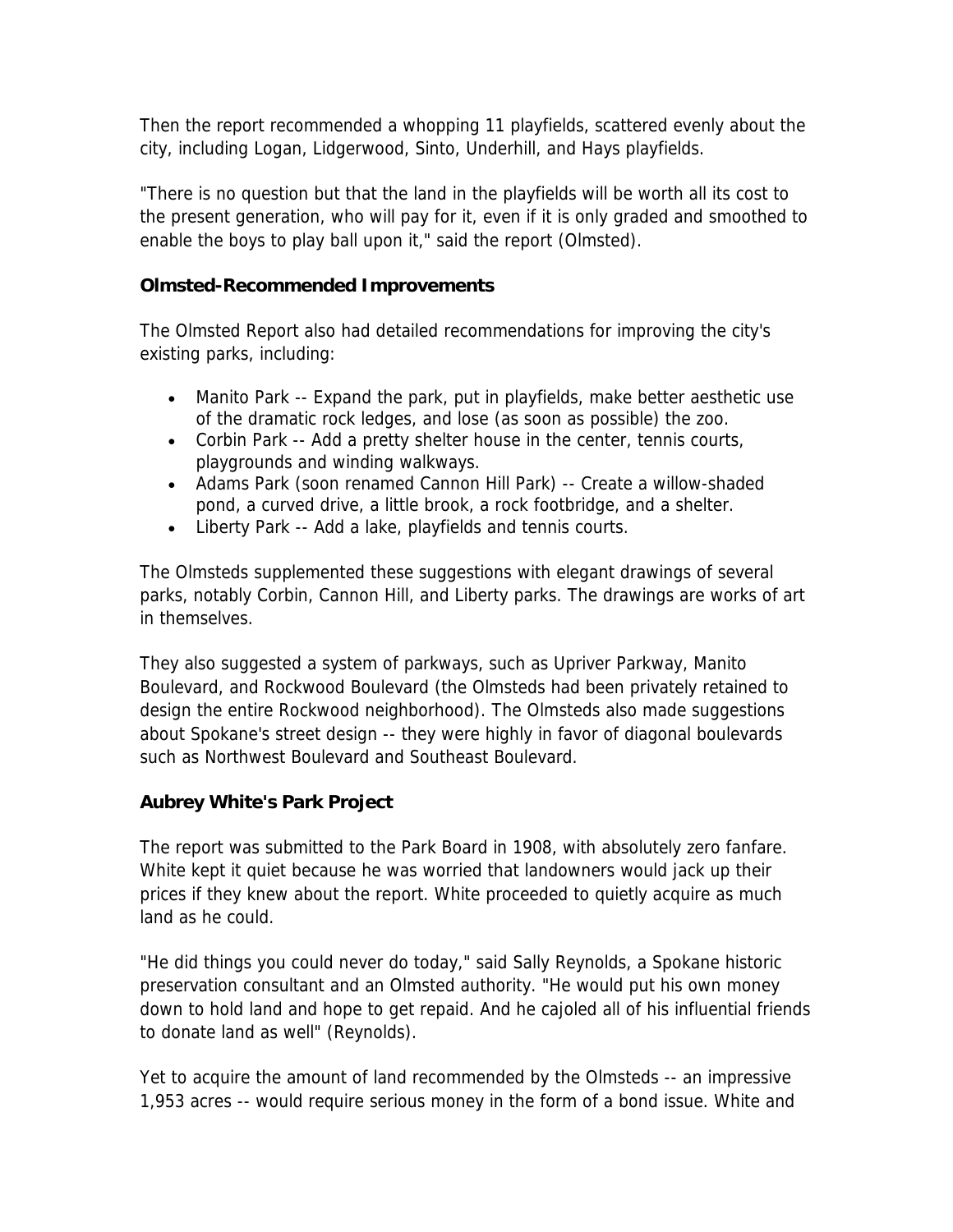the other board members immediately floated a \$1 million bond issue, which eventually passed in 1910 by a margin of only 18 votes.

By 1913, when the Park Board finally released the Olmsted Report to the public, White proudly wrote that the board had already "carried out the recommendations of the Olmsted Bros., and by purchase and donation, have increased the public park area of Spokane from 173 acres to 1,934 acres."

Not every recommendation was carried out exactly. Some compromises were necessary due to the difficulty of land acquisition and to the fact that the \$1 million bond issue was reduced to \$888,982 due to litigation. Many other changes took place later as the city evolved over the decades.

## **Spokane's Parks Today**

Yet a large proportion of Spokane's parks can be traced back to the Olmsteds's recommendations, although now they are often known by different names. Here's how some of those Olmsted-recommended parks have evolved up to the present:

- Gorge Park -- This area now consists of the 200-acre High Bridge Park and the Herbert M. Hamblen Conservation Area.
- Meanwhile, in the 1970s, the city did finally come to its senses in regards to its downtown riverfront. The railroad tracks were ripped out and the area reclaimed as part of Expo '74 to become Riverfront Park, one of the city's showcase parks.
- Upriver Park -- The area south of the river was briefly made into Spokane's first public golf course, Upriver Golf Course, but in 1916 was converted into Spokane's first airfield, now called Felts Field. The part north of the river now includes the 147-acre Upriver Park Conservation Land, Camp Sekani Park and Minnehaha Rocks.
- Downriver Park -- This is now the 95-acre Downriver Park Conservation Land and Downriver Golf Course.
- Latah Park -- Qualchan Hills Park and the Creek at Qualchan Golf Course now occupy large areas along the creek. High Drive Parkway and the 292-acre undeveloped Hangman Park occupy the bluff areas above.
- Rockwood Park -- Is today the 51-acre Lincoln Park.
- Queen Anne Park Is today the 56-acre Finch Arboretum
- Ravine Park -- Is today Indian Canyon Golf Course, the undeveloped 155-acre Indian Canyon Park and part of High Bridge Park.
- West Heights Park -- Is now the 464-acre Palisades Park, on the rimrocks above the city's west side.
- Eastside Park -- It was never acquired, and Spokane Community College sits on part of that land. However, land on or near the recommended site is now Upriver Drive Parkway, Minnehaha Park, Esmeralda Golf Course, and part of the Centennial Trail.